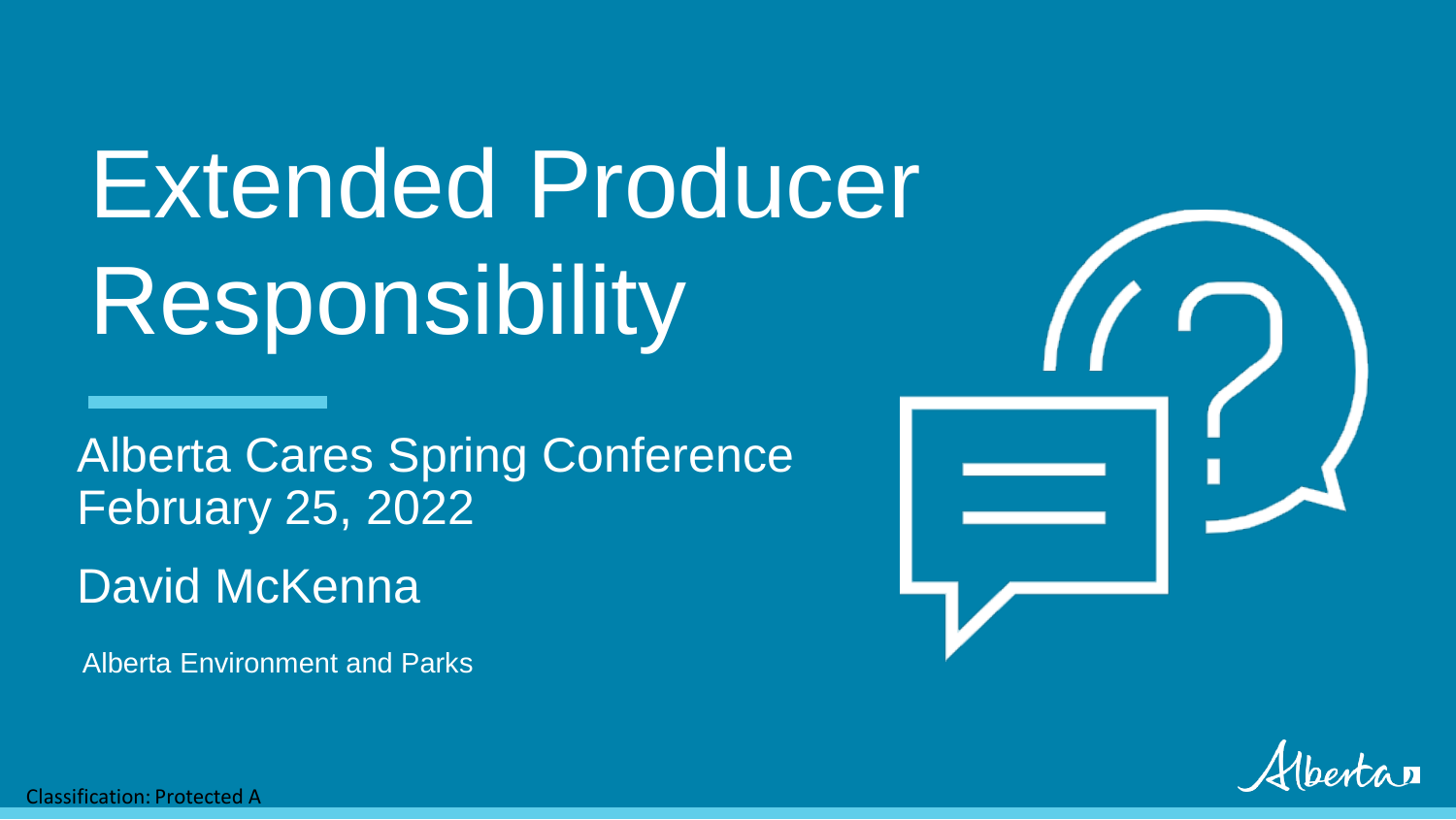## Extended Producer Responsibility

An EPR policy approach is characterized by:

1. **Shifting responsibility** (physically and/or economically; fully or partially) upstream toward the producer and away from municipalities; and

2. the **provision of incentives** to producers to take into account environmental considerations when designing their products.

EPR seeks to integrate signals related to the environmental characteristics of products and production processes throughout the product chain.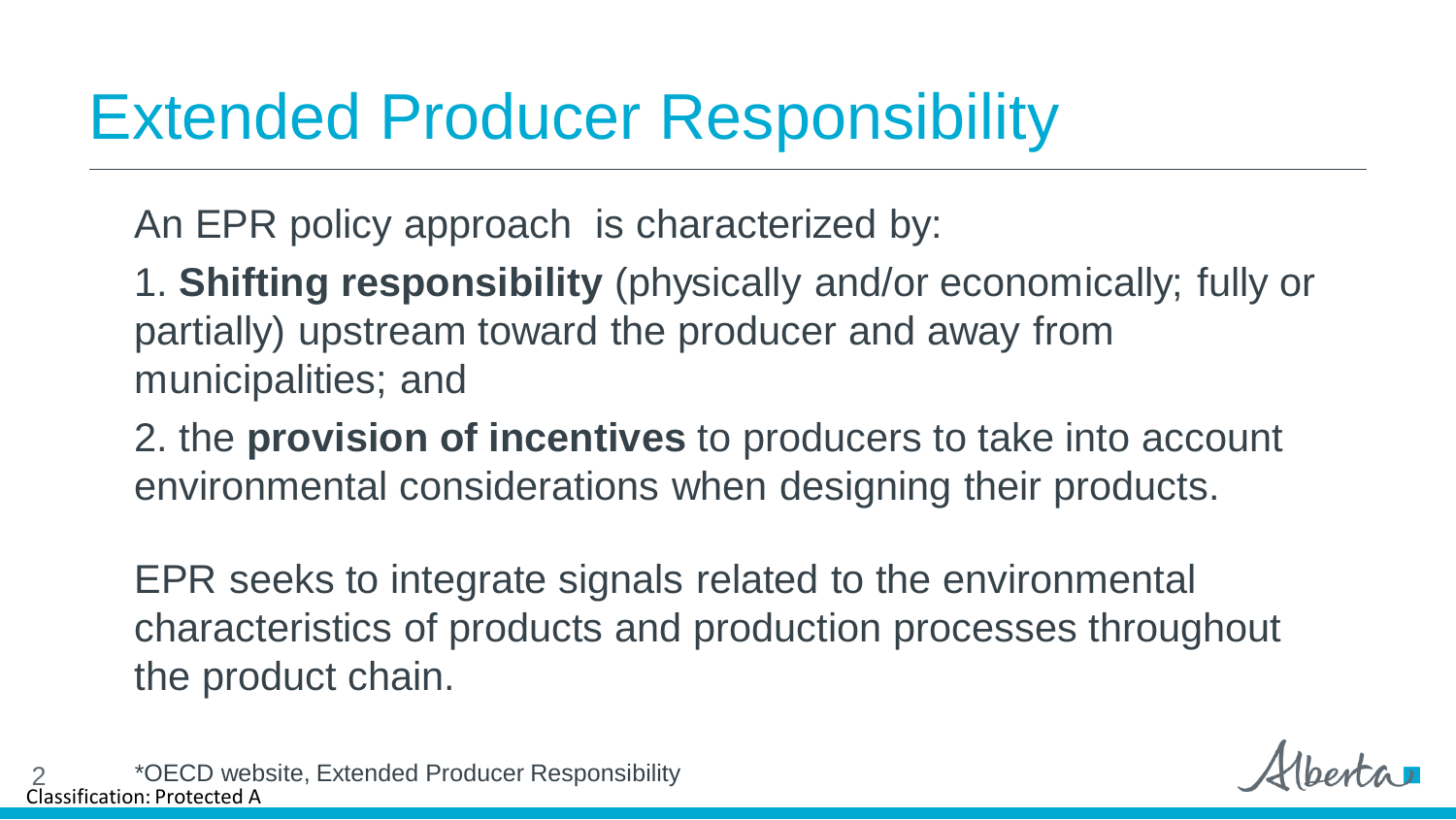## Extended Producer Responsibility

*EPR: an environmental policy approach in which a producer's responsibility for a product is extended to the post-consumer stage of a product's life cycle.* 

\*OECD website, Extended Producer Responsibility

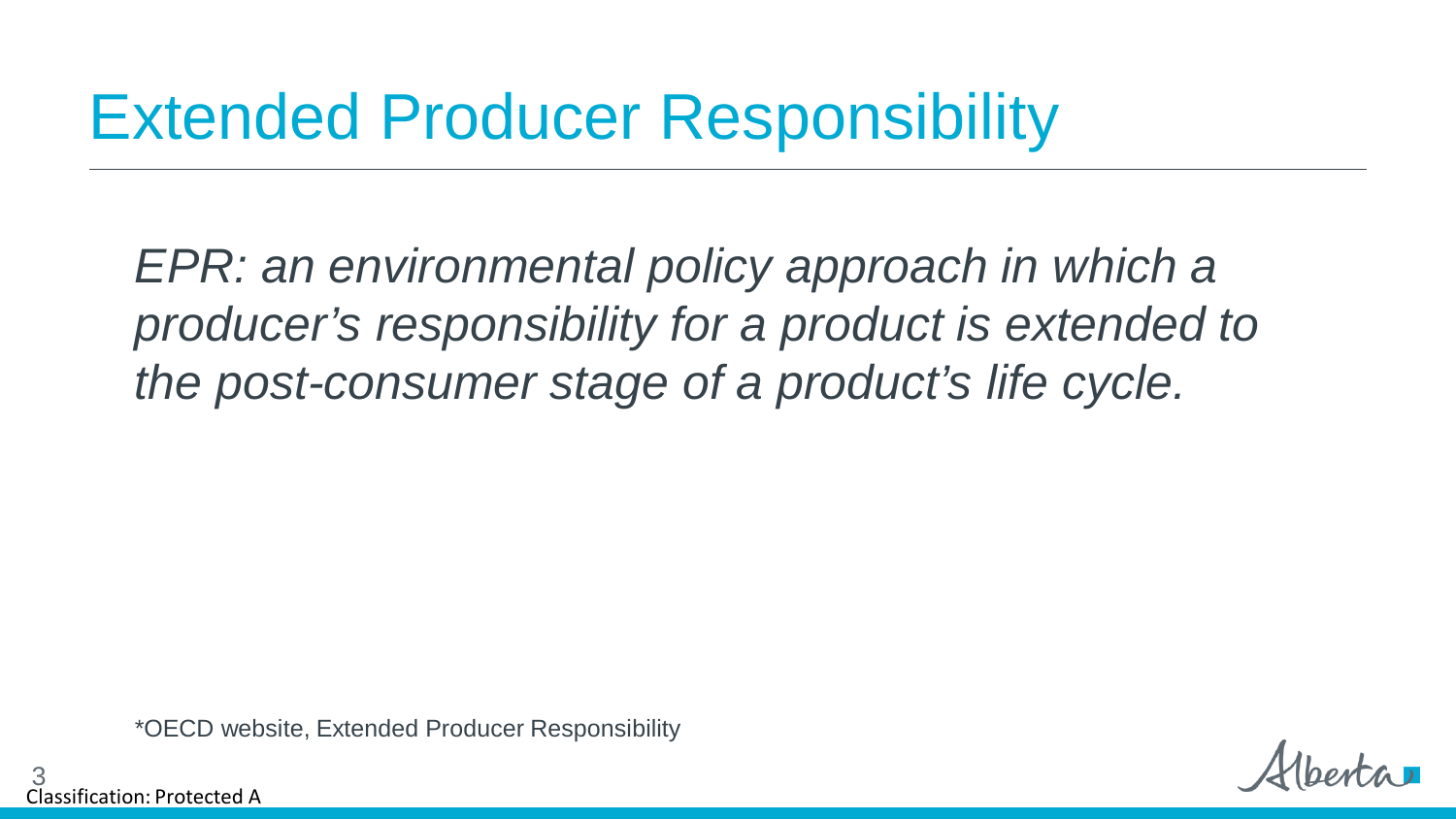## EPR Benefits

- Enable a circular economy;
- Create jobs and grow the economy;
- Reduce community waste management costs;
- Make recycling services consistent and more accessible to Albertans;
- Create economies of scale and improve efficiency; and
- Incent industry innovation

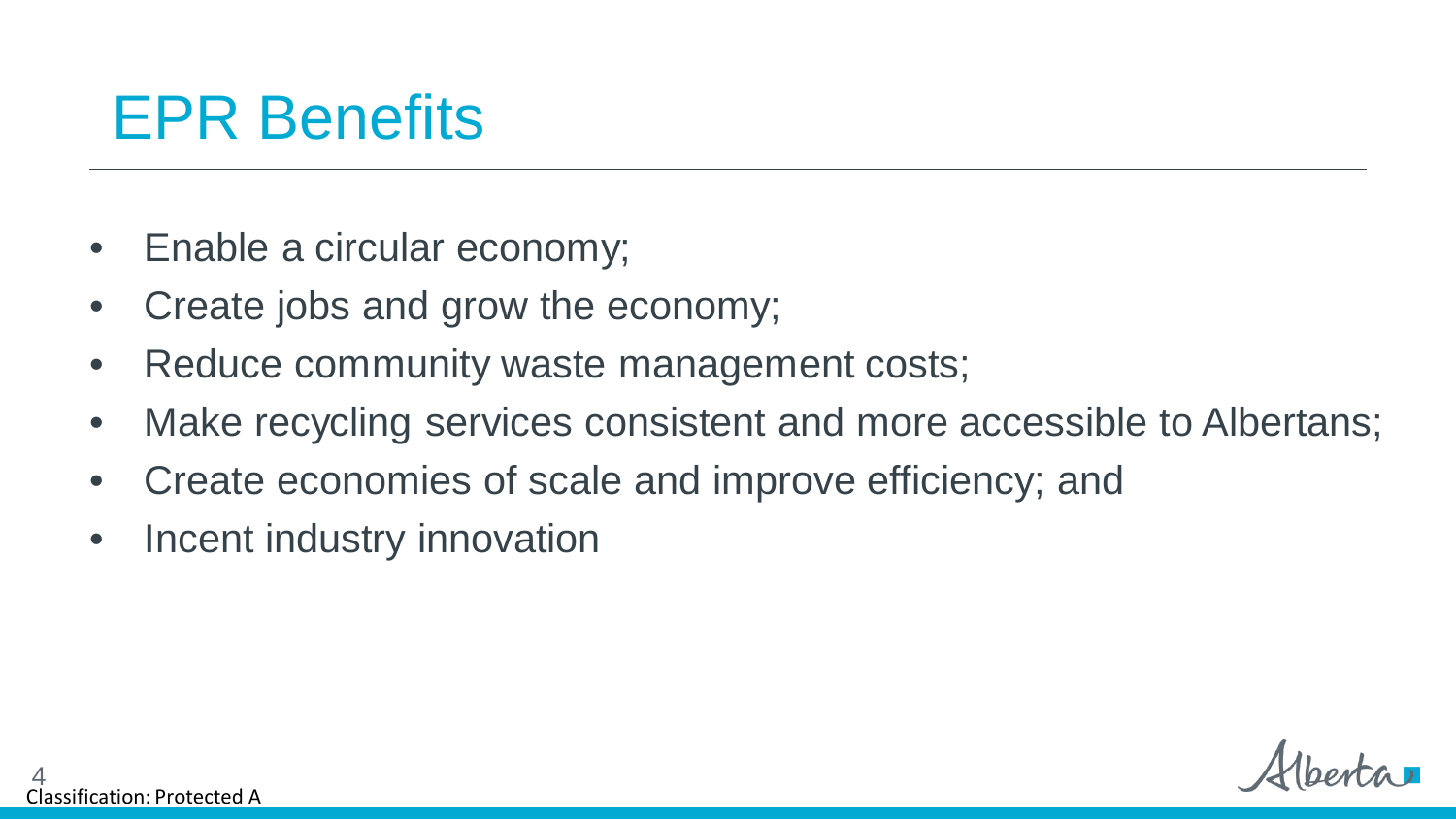## Transition from Linear to Circular Economy





Classification: Protected A 5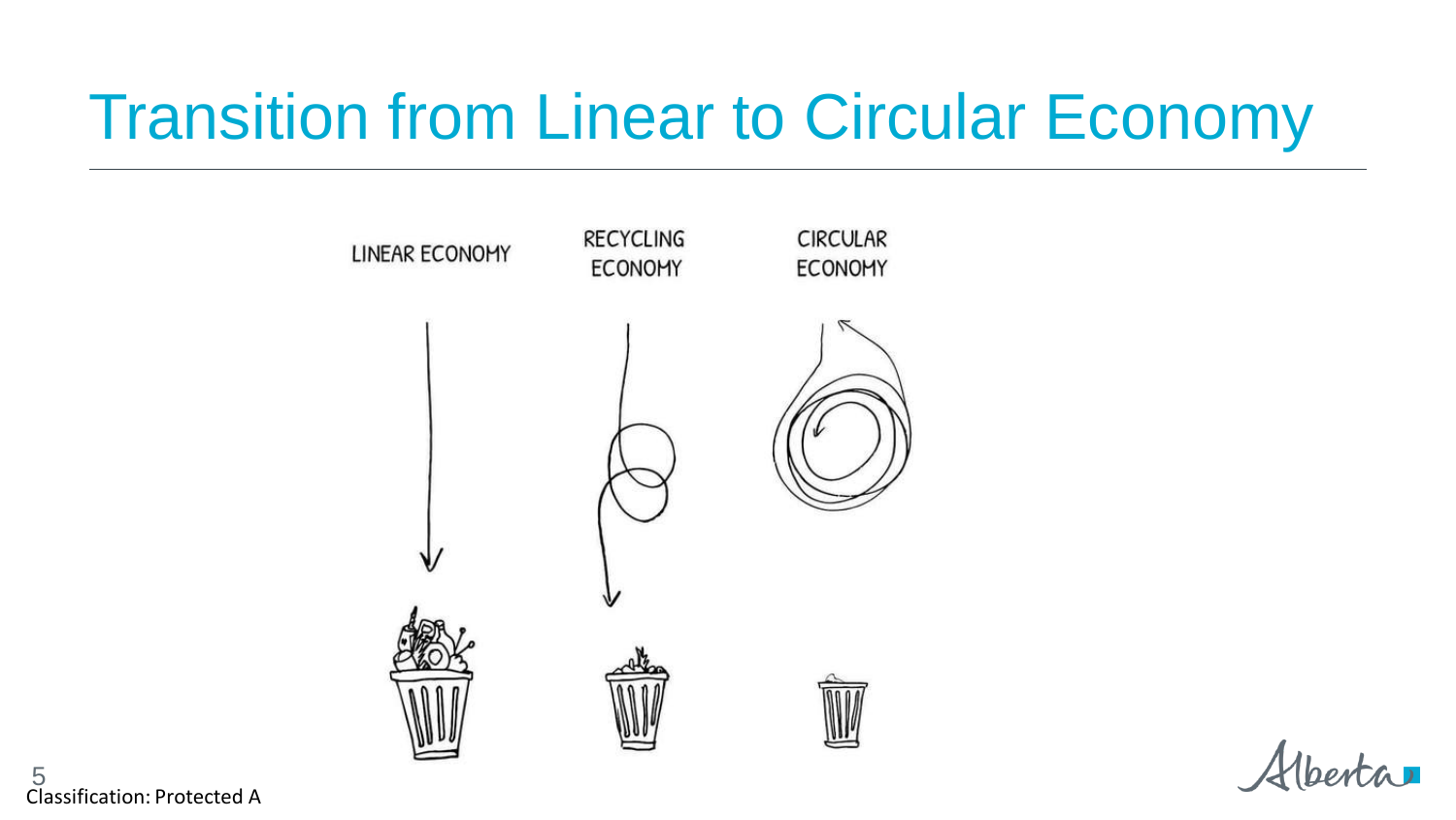## Policy Shifts and Engagement Process

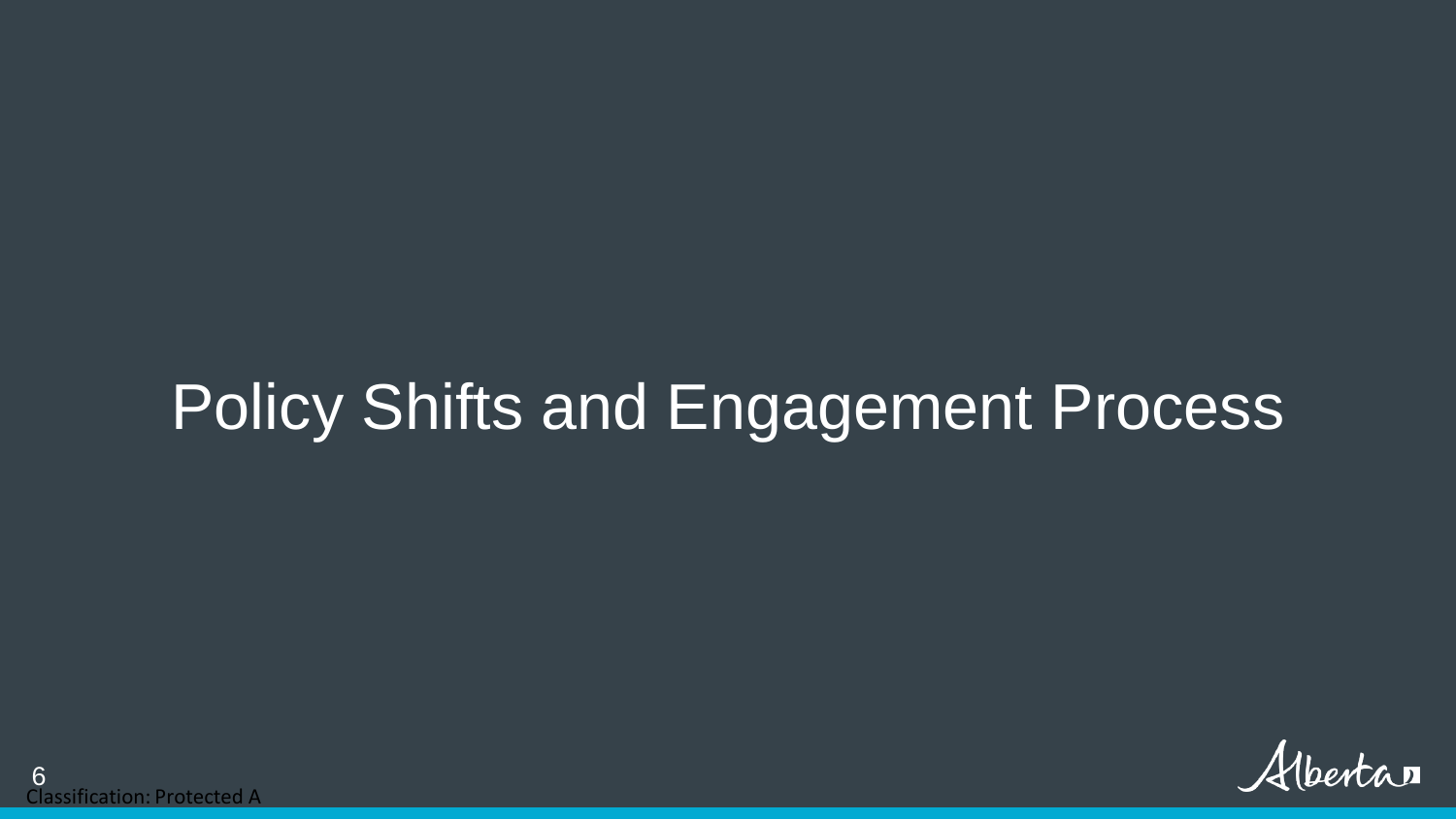# Proposed Policy Shift

Classification: Protected A

7

The Government of Alberta is engaging on three policy shifts:

- 1. Create an overarching EPR regulatory framework.
- 2. Develop an EPR approach for packaging, paper products, and single-use plastics.
- 3. Develop an EPR approach for Hazardous and Special Products to replace the current Household Hazardous Waste program.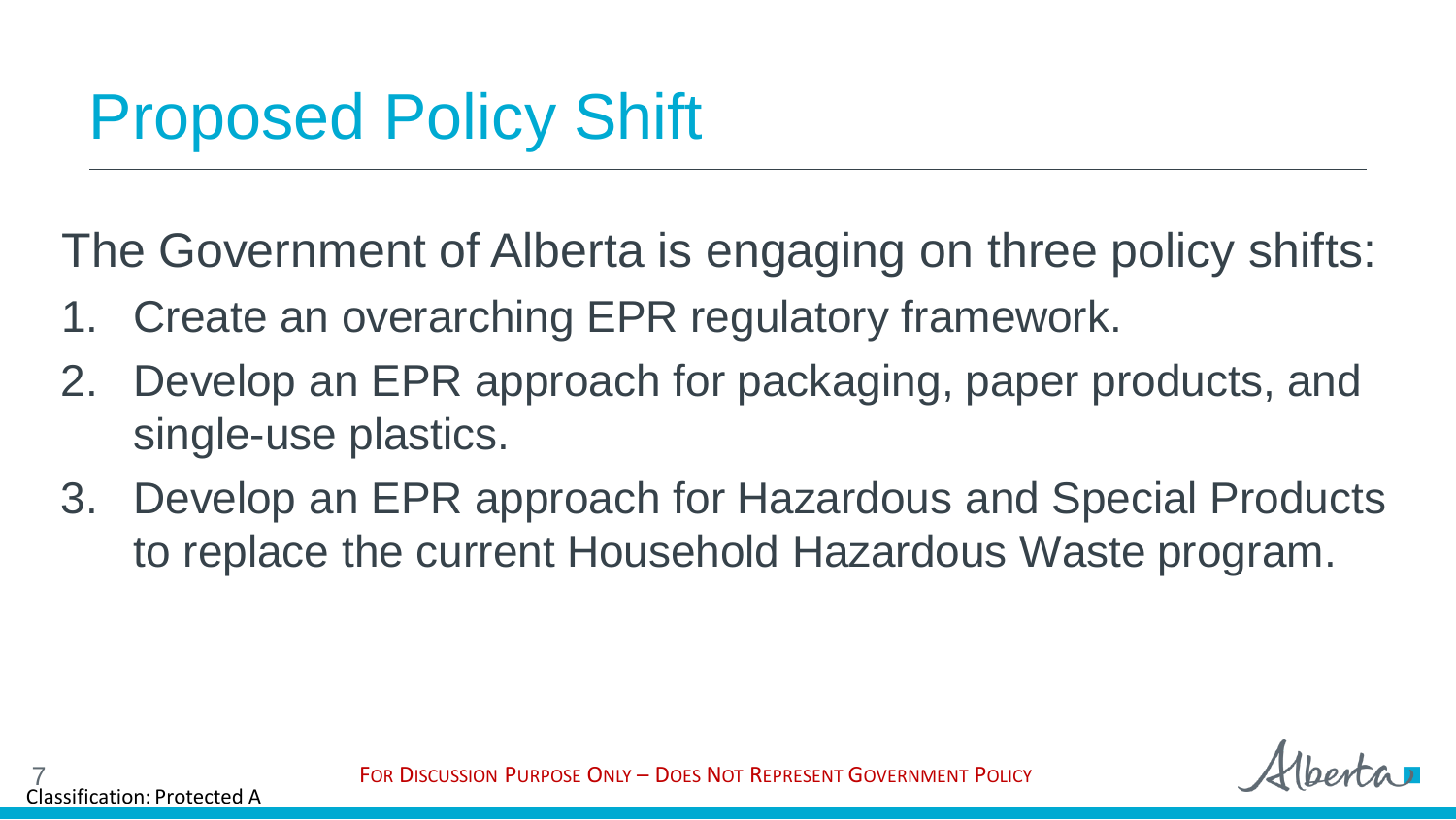#### Current:

## No Overarching Framework

- Municipal programs inconsistent across the province
- Lack of post-consumer markets has created barriers to developing economies of scale for improved recycling programs
- Taxpayer funded (municipal/provincial)

## Future: Legislated EPR Framework

- Increased diversion and recycling creates economic opportunities
- Additional materials can be incorporated over time
- Industry responsible for funding and operating coordinated and consistent programs across Alberta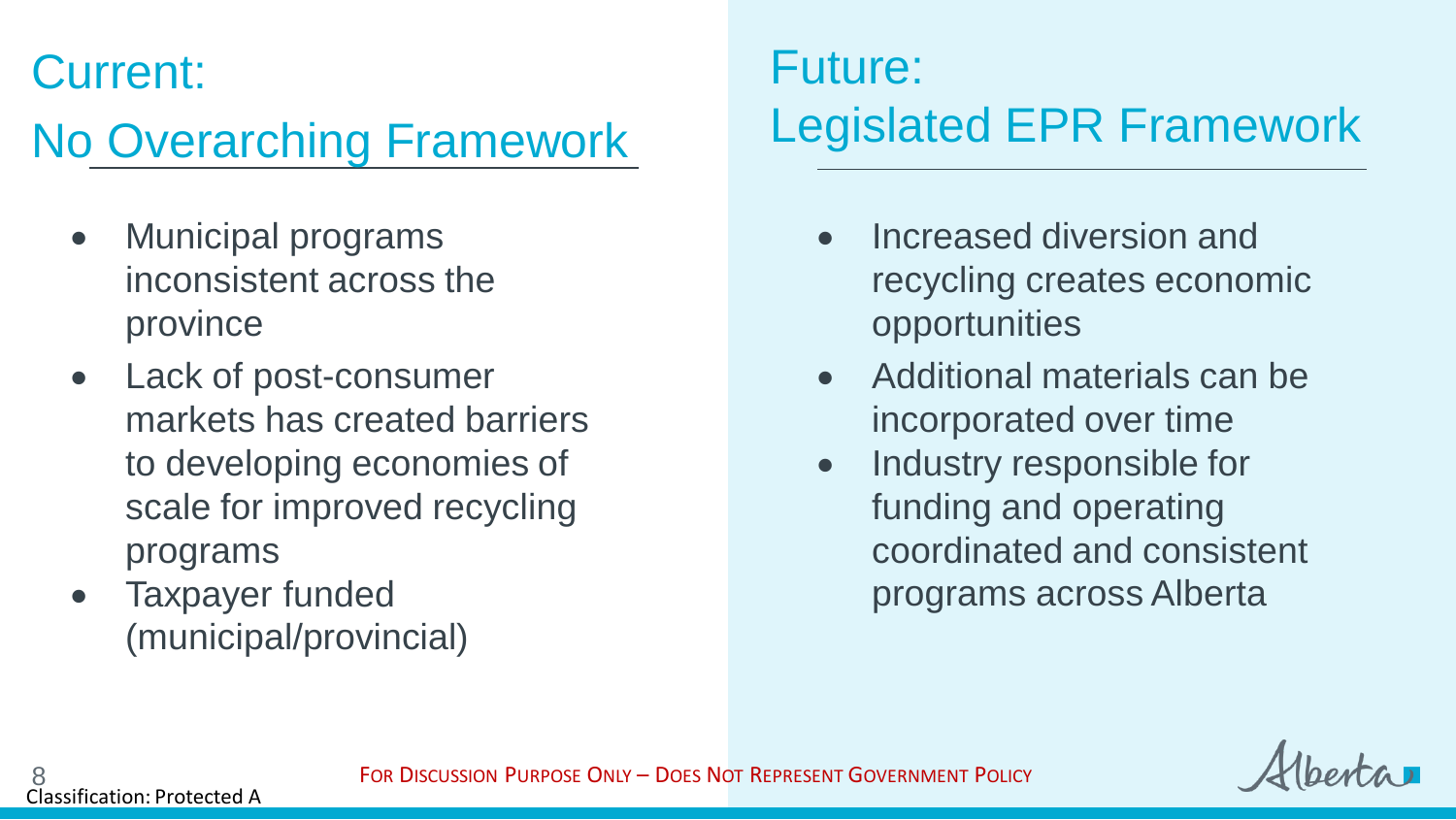# Engagement Process and Next Steps

- Spring 2021 Stakeholder Engagement
	- Feedback was captured in the "What We Heard" report.
- Bill 83
	- Created legislated foundation for subsequent EPR regulations.
- Winter 2021/22 Engagement
	- Address specific issues.
- Policy Options
	- Informed by all aspects of engagement and policy analysis.

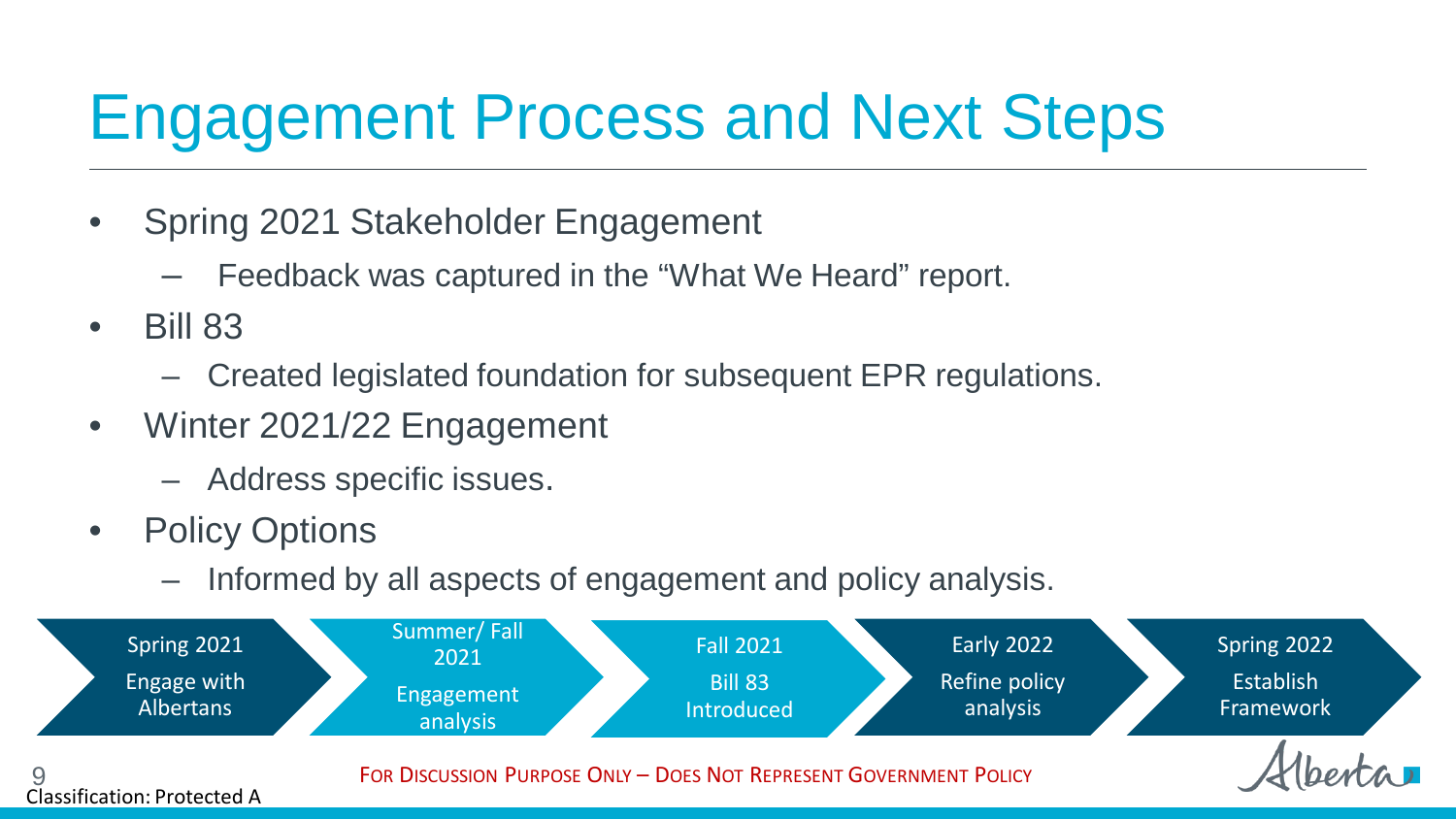# Bill 83, the *Environmental Protection and Enhancement Amendment Act*

- Bill 83 enables an EPR framework
- Key changes:
	- Enables the creation of *effective and efficient* producer-run recycling systems
	- Flexibility for collection and recovery requirements
	- Allows for exemptions to be created in regulation
	- Ensures information can be collected to determine eligibility for any exemptions